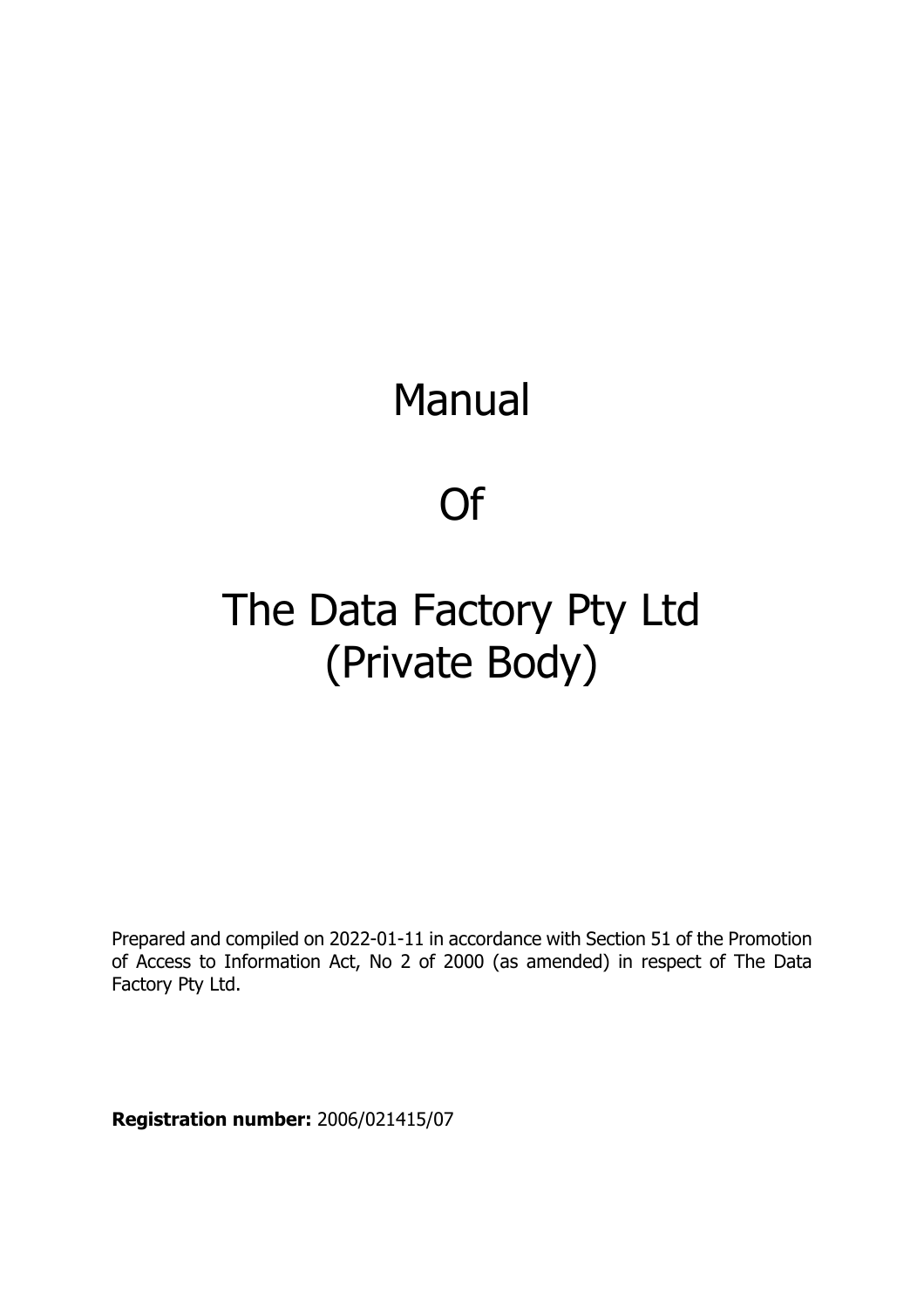# **Update: 2022-01-11**

| Table of Contents |  |
|-------------------|--|
|                   |  |
|                   |  |
|                   |  |
|                   |  |
|                   |  |
|                   |  |
|                   |  |
|                   |  |
|                   |  |
|                   |  |
|                   |  |
|                   |  |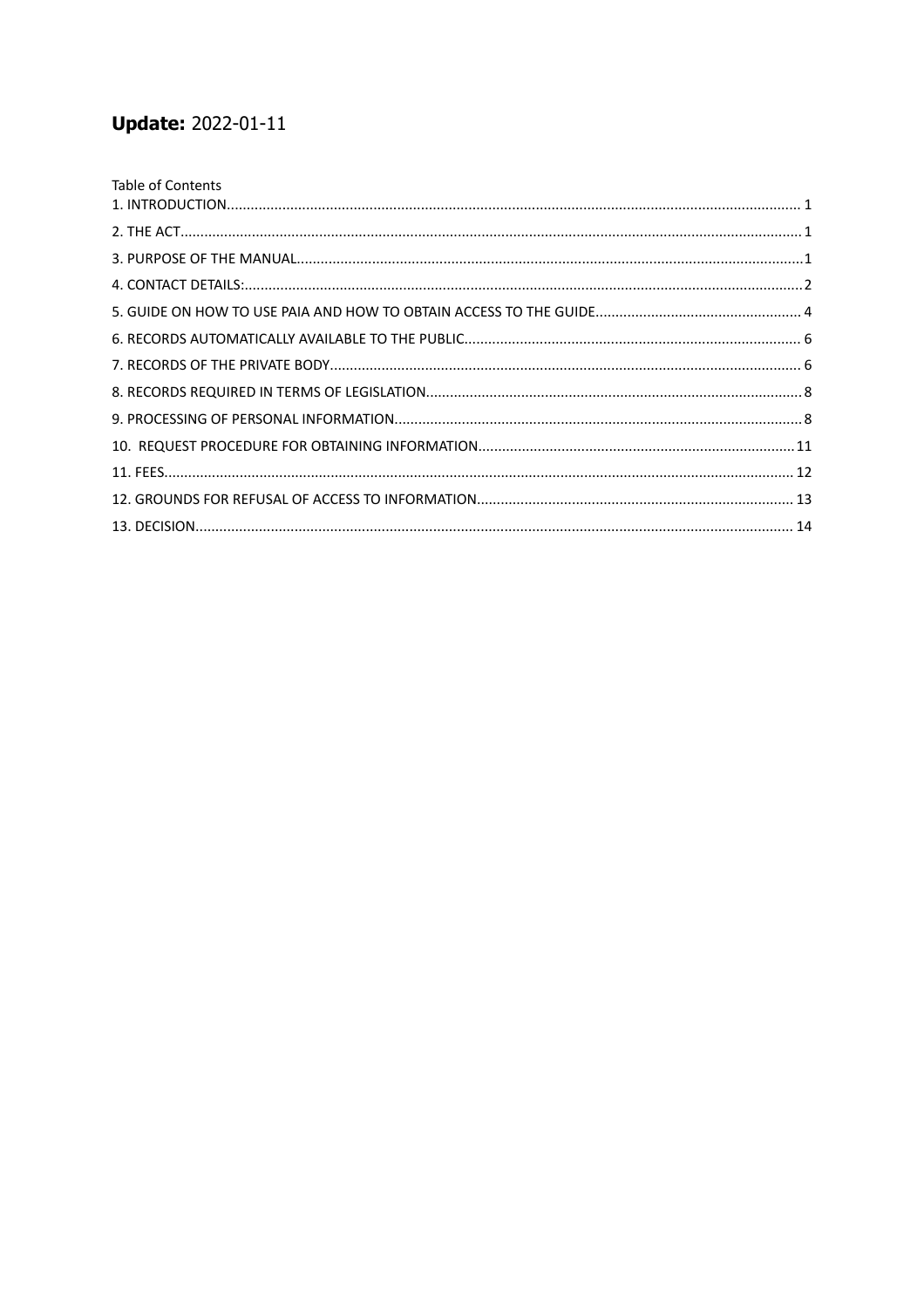# <span id="page-2-0"></span>**1. INTRODUCTION**

The Data Factory (Pty) Limited trading as THE DATA FACTORY conducts business as a Tracing Agent. We are an industry expert, ready to assist any client in the RETIREMENT FUND INDUSTRY or any other Early Witdrawal needs, including but not limited to Insurance Industry, Bank Industry, Government or Retail.

# <span id="page-2-1"></span>**2. THE ACT**

The Promotion of Access to Information Act, No 2 of 2000 ("The Act") was enacted on 3 February 2000, giving effect to the right of access to any information held by Government, as well as any information held by another person who is required for the exercising or protection of any rights. This right is entrenched in the Bill of Rights in the Constitution of South Africa. Where a request is made in terms of The Act, the body to which the request is made is not obliged to release the information, except where The Act expressly provides that the information may or must be released. The Act sets out the requisite procedural issues attached to such request.

#### <span id="page-2-2"></span>**3. PURPOSE OF THE MANUAL**

#### **In order to promote effective governance of private bodies, it is necessary to ensure that everyone is empowered and educated to understand their rights in terms of The Act in order for them to exercise their rights in relation to public and private bodies.**

Section 9 of The Act, however, recognizes that such right to access to information cannot be unlimited and should be subject to justifiable limitations, including, but not limited to:

- Limitations aimed at the reasonable protection of privacy;
- Commercial confidentiality; and
- Effective, efficient and good governance

And in a manner that balances that right with any other rights, including such rights contained in the Bill of Rights in the Constitution.

Wherever reference is made to "Private Body" in this manual, it will refer to The Data Factory Pty Ltd.

This PAIA Manual assist you to-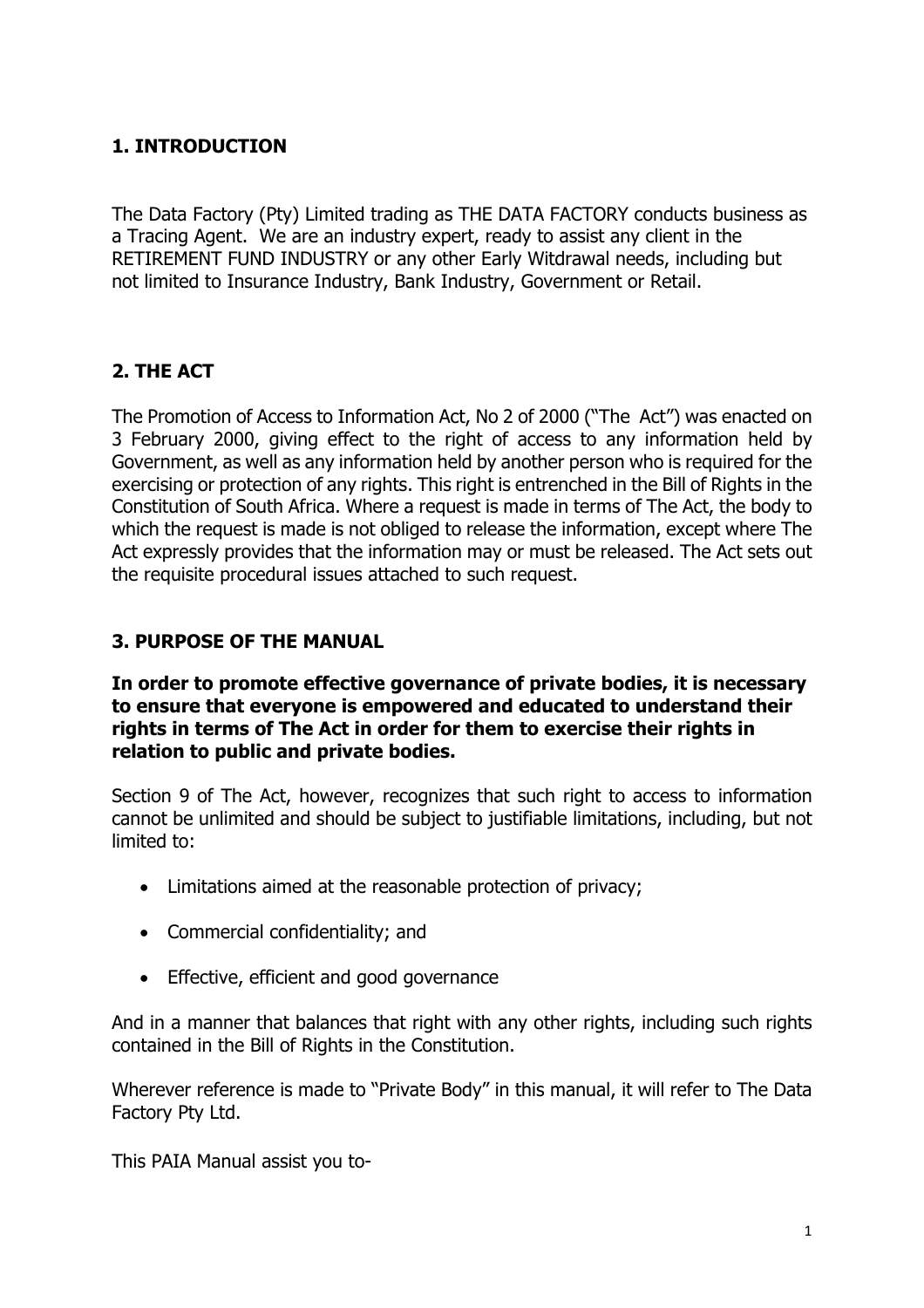- 3.1 check the categories of records held by The Data Factory Pty Ltd which are available without a person having to submit a formal PAIA request;
- 3.2 have a sufficient understanding of how to make a request for access to a record of The Data Factory Pty Ltd, by providing a description of the subjects on which The Data Factory Pty Ltd holds records and the categories of records held on each subject;
- 3.3 know the description of the records of The Data Factory Pty Ltd which are available in accordance with any other legislation;
- 3.4 access all the relevant contact details of the Information Officer and Deputy Information Officer who will assist you with the records you intend to access;
- 3.5 know the description of the guide on how to use PAIA, as updated by the Regulator and how to obtain access to it;
- 3.6 know if The Data Factory Pty Ltd will process personal information, the purpose of processing of personal information and the description of the categories of data subjects and of the information or categories of information relating thereto;
- 3.7 know the description of the categories of data subjects and of the information or categories of information relating thereto;
- 3.8 know the recipients or categories of recipients to whom the personal information may be supplied;
- 3.9 know if The Data Factory Pty Ltd has planned to transfer or process personal information outside the Republic of South Africa and the recipients or categories of recipients to whom the personal information may be supplied; and
- 3.10 know whether The Data Factory Pty Ltd has appropriate security measures to ensure the confidentiality, integrity and availability of the personal information which is to be processed.

# <span id="page-3-0"></span>**4. CONTACT DETAILS:**

Information Officer: Joe Naidoo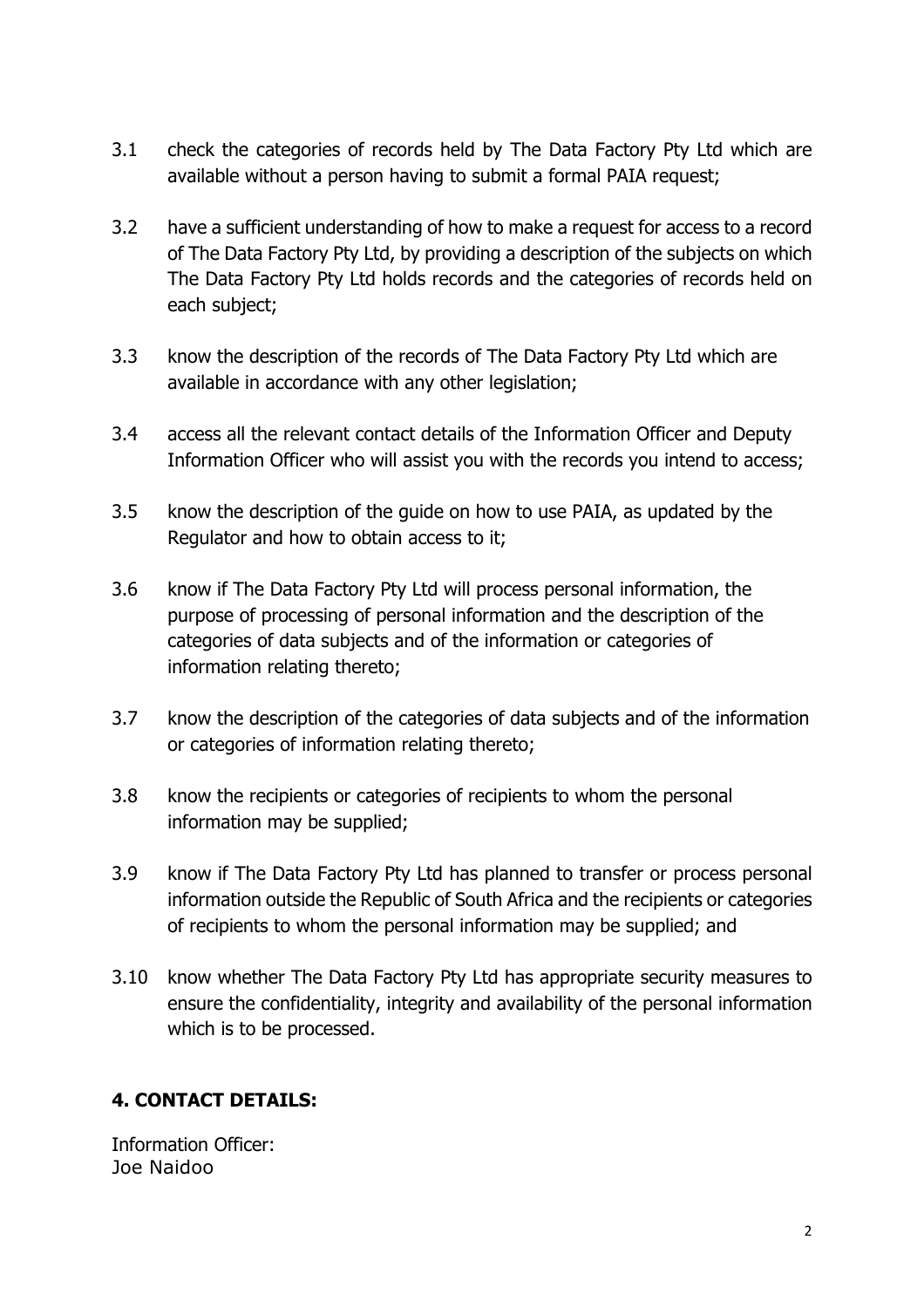Postal Address: PO BOX 44672, Claremont, 7735

Physical Address: 174B Main Road, Claremont, 7708

Telephone No: 021 6815720

E-mail: popia@datafactory.co.za

Deputy Information Officer:

Deputy Information officer Name Surname: Sadicka Hendricks Telephone number: 0216815740 Email address: sadicka@datafactory.co.za

Deputy Information officer Name Surname: Cailin Barghus Telephone number: 0216815720 Email address: cailin@datafactory.co.za

#### **GENERAL INFORMATION:**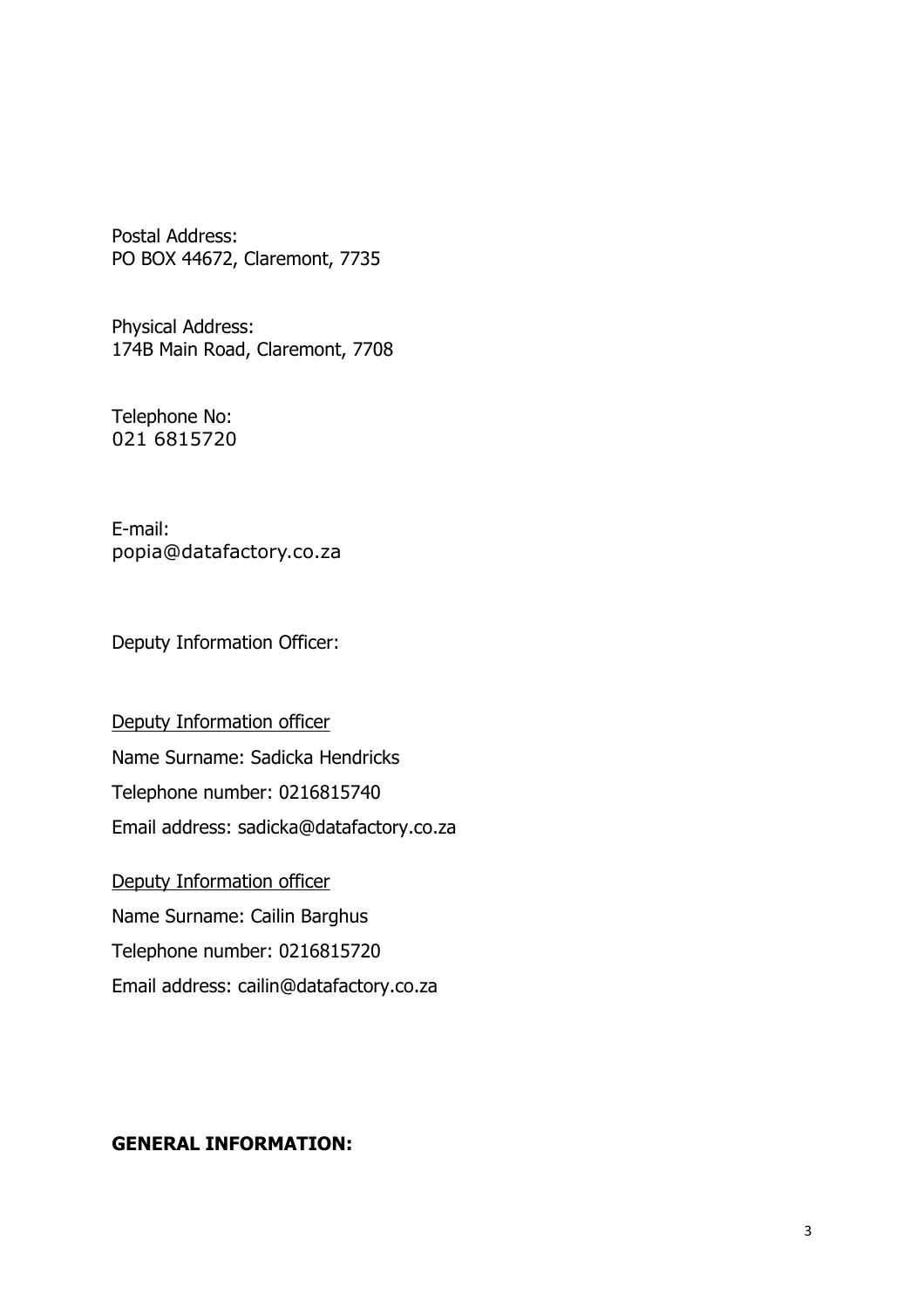#### Name of **Private Body: The Data Factory Pty Ltd**

Registration No: 2006/021415/07

Postal Address: PO BOX 44672, Claremont, 7735

Physical Address (or principal place of business): 174B Main Road, Claremont, 7708

Telephone No: 021 6815720

E-mail: popia@datafactory.co.za

Website: [https://www.datafactory.co.za](https://www.datafactory.co.za/)

# <span id="page-5-0"></span>**5. GUIDE ON HOW TO USE PAIA AND HOW TO OBTAIN ACCESS TO THE GUIDE**

- 5.1. The Regulator has, in terms of section 10(1) of PAIA, as amended, updated and made available the revised Guide on how to use PAIA ("Guide"), in an easily comprehensible form and manner, as may reasonably be required by a person who wishes to exercise any right contemplated in PAIA and POPIA.
- 5.2. The Guide is available in each of the official languages and in braille.
- 5.3. The aforesaid Guide contains the description of-
	- 5.3.1. the objects of PAIA and POPIA;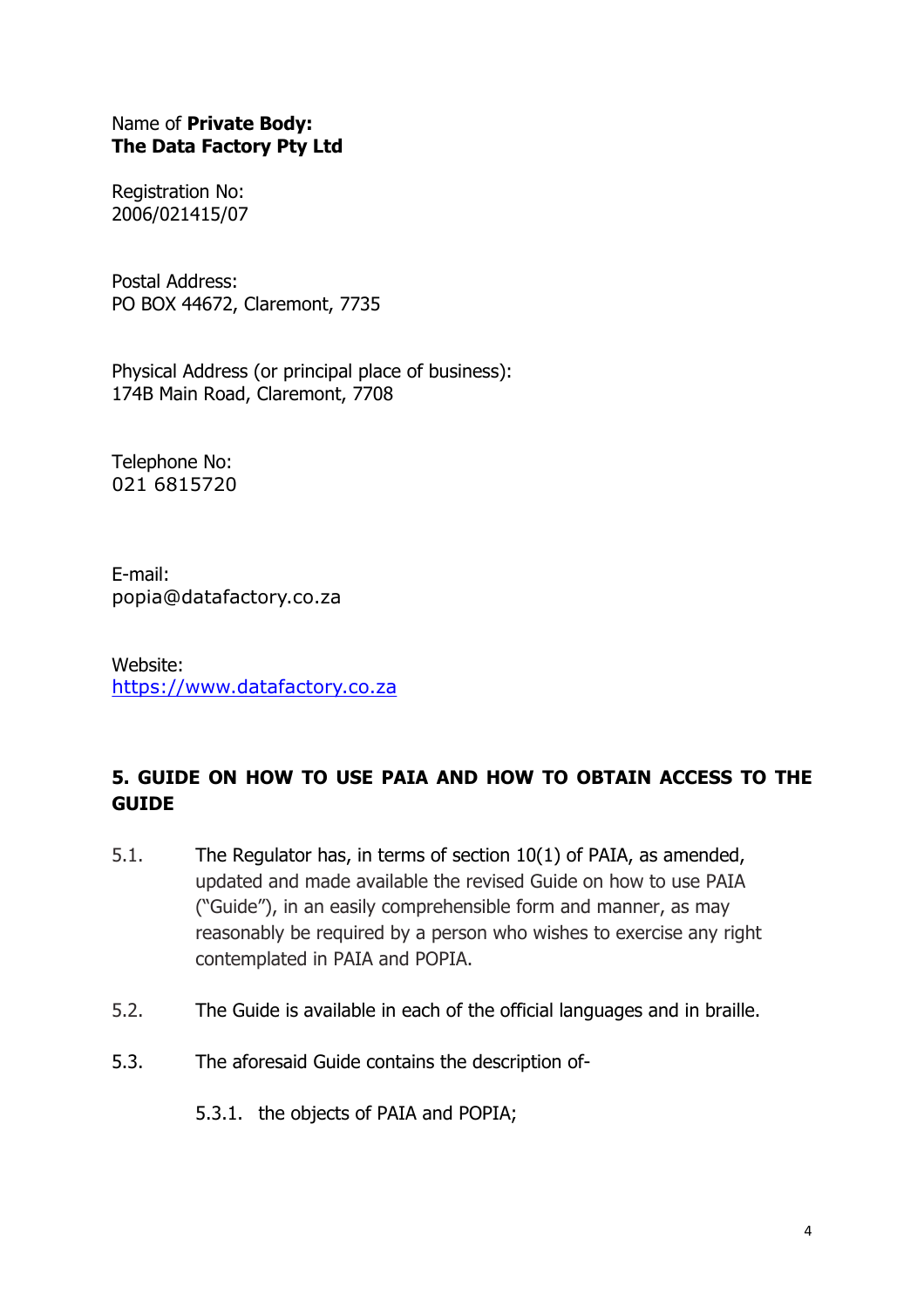- 5.3.2. the postal and street address, phone and fax number and, if available, electronic mail address of-
	- 5.3.2.1 the Information Officer of every public body, and
	- 5.3.2.2 every Deputy Information Officer of every public and private body designated in terms of section 17(1) of PAIA and section 56 of POPIA;
- 5.3.3 the manner and form of a request for-
	- 5.3.3.1 access to a record of a public body contemplated in section 11 of PAIA; and
	- 5.3.3.2 access to a record of a private body contemplated in section 50 of PAIA;
- 5.3.4 the assistance available from the IO of a public body in terms of PAIA and POPIA;
- 5.3.5 the assistance available from the Regulator in terms of PAIA and POPIA;
- 5.3.6 all remedies in law available regarding an act or failure to act in respect of a right or duty conferred or imposed by PAIA and POPIA, including the manner of lodging-
	- 5.3.6.1 an internal appeal;
	- 5.3.6.2 a complaint to the Regulator; and
	- 5.3.6.3 an application with a court against a decision by the information officer of a public body, a decision on internal appeal or a decision by the Regulator or a decision of the head of a private body;
- 5.3.7 the provisions of sections 14 and 51 of PAIA requiring a public body and private body, respectively, to compile a manual, and how to obtain access to a manual;
- 5.3.8 the provisions of sections 15 and 52 of PAIA providing for the voluntary disclosure of categories of records by a public body and private body, respectively;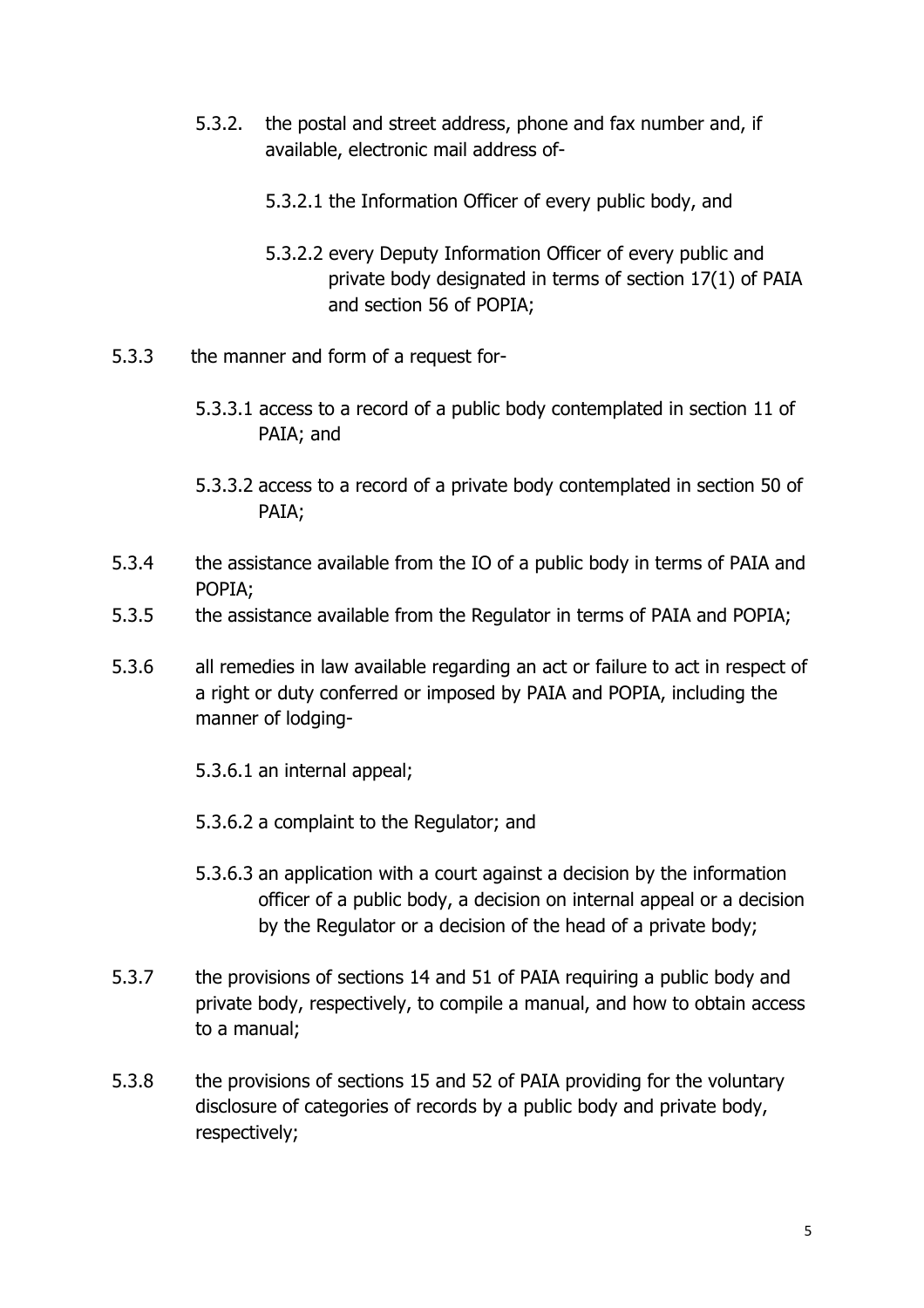- 5.3.9 the notices issued in terms of sections 22 and 54 of PAIA regarding fees to be paid in relation to requests for access; and
- 5.3.10 the regulations made in terms of section 92 of PAIA.
- 5.4 Members of the public can inspect or make copies of the Guide from the offices of the public and private bodies, including the office of the Regulator, during normal working hours.
- 5.5 The Guide can also be obtained-
- 5.5.1 upon request to the Information Officer;
- 5.5.2 from the website of the Regulator [\(https://www.justice.gov.za/inforeg/](https://www.justice.gov.za/inforeg/)).
- 5.6 A copy of the Guide is also available in two official languages, for public inspection during normal office hours.

#### <span id="page-7-0"></span>**6. RECORDS AUTOMATICALLY AVAILABLE TO THE PUBLIC**

A section 52(2) notice regarding the categories of records, which are available without a person having to request access in terms of the Act, has to date not been published.

#### <span id="page-7-1"></span>**7. RECORDS OF THE PRIVATE BODY**

This clause serves as a reference to the records that the **Private Body** holds in order to facilitate a request in terms of **The Act.**

The information is classified and grouped according to records relating to the following subject and categories: It is recorded that the accessibility of the documents listed herein below, may be subject to the grounds of refusal set out hereinafter.

#### **General**

- VAT Records
- Tax Records
- PAYE Records
- UIF Records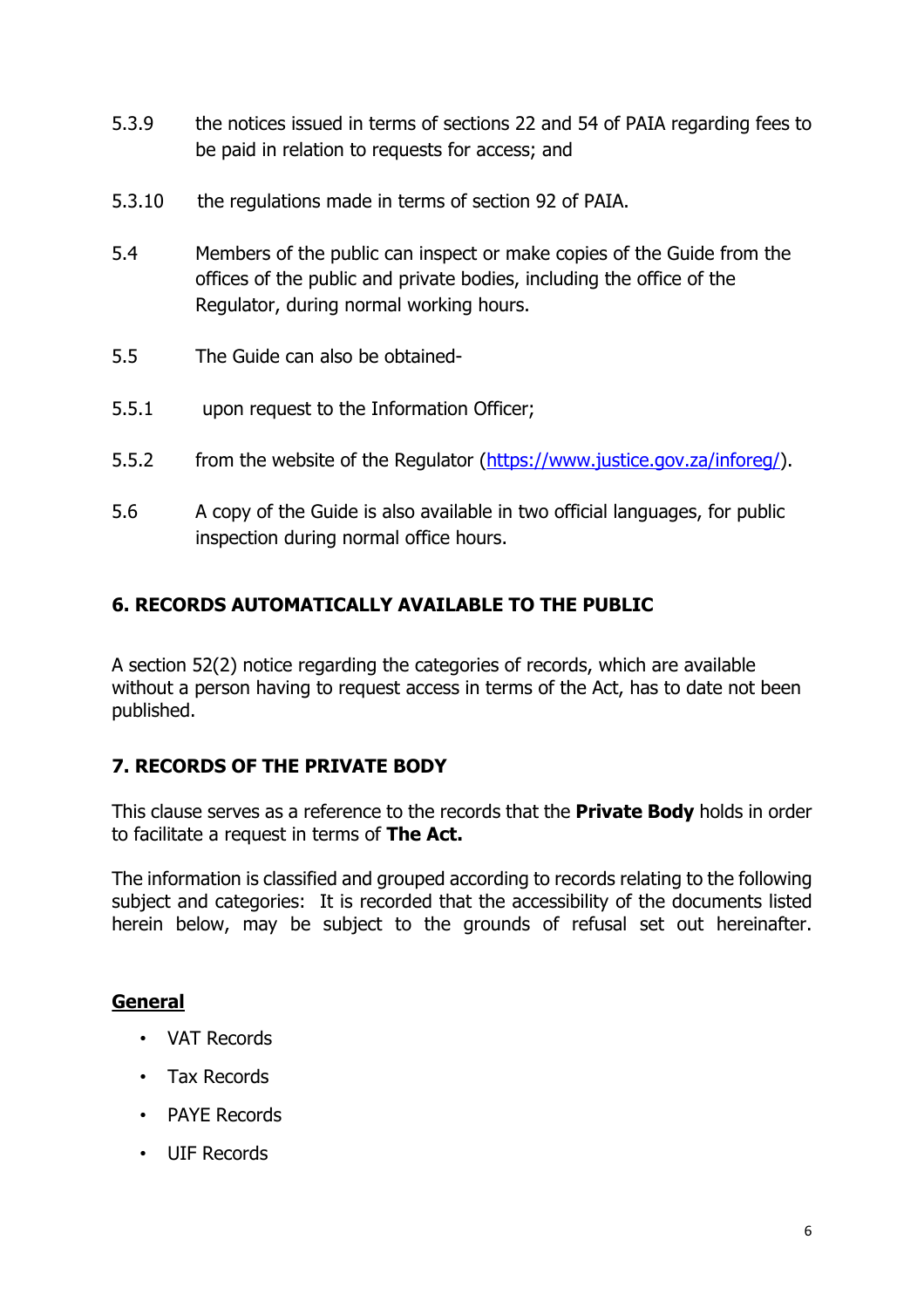- SDL Records
- Management Accounts and Audited Financial Statements
- Asset Register

#### **Operating system**

- Invoice
- Weekly / monthly / quarterly / annual statement
- Debit note
- Credit note
- Payroll
- Backend database
- Voice recorder
- Electronic communication channels

### **Operational Documents and Records**

- Promotional material
- Activity call reports
- Written policies regarding business plan / activities
- Written service specification/ SLA
- Product / service manuals
- Work instruction manuals
- OHS manuals
- Client database
- Member application forms
- Sales records
- Company profile
- Insurance Policies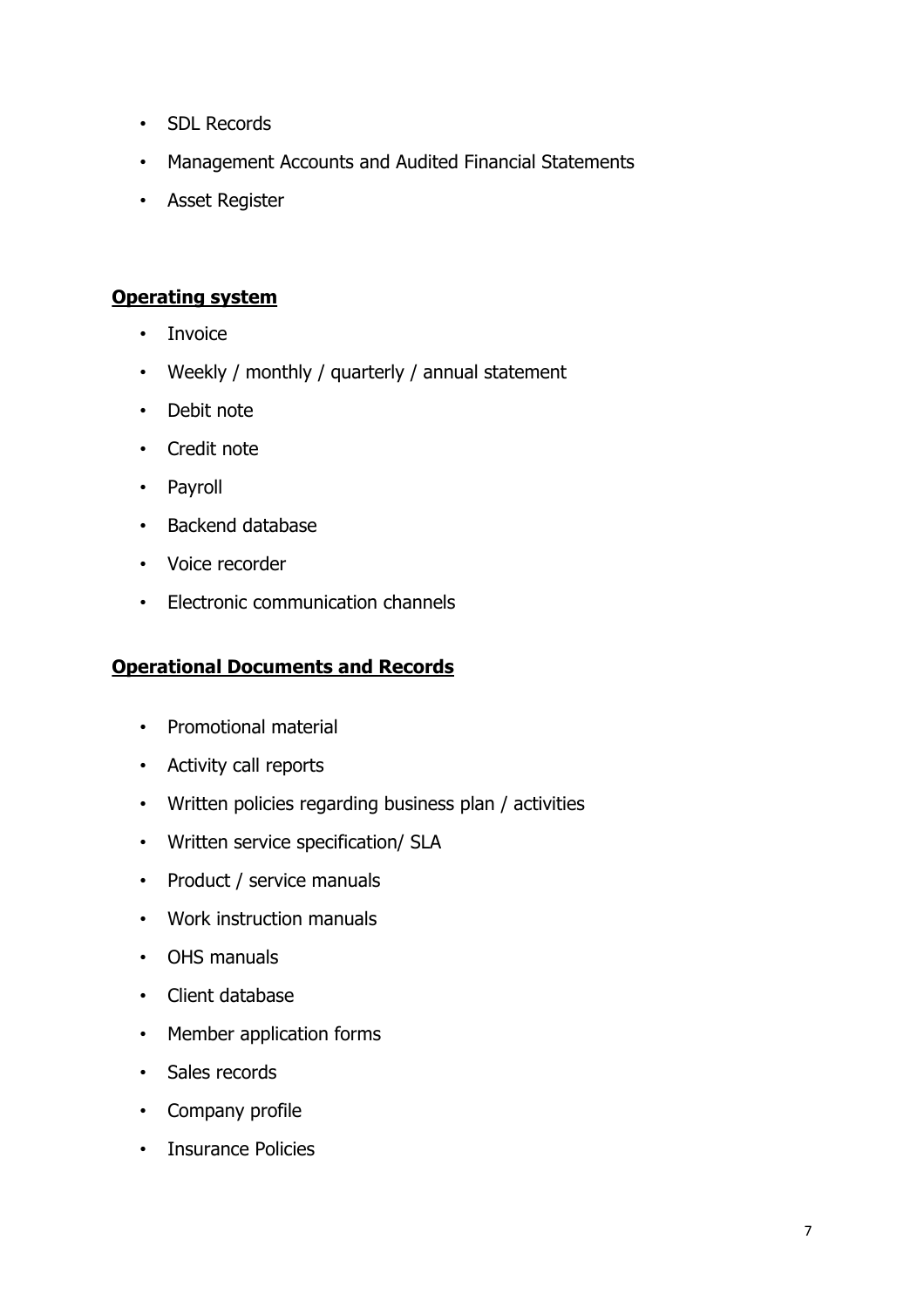- Voice recordings
- sms audit trails
- Lease Agreements
- Disaster Recovery Plans

# <span id="page-9-0"></span>**8. RECORDS REQUIRED IN TERMS OF LEGISLATION**

Records are kept in accordance with legislation applicable to The Data Factory Pty Ltd, which includes but is not limited to, the following –

- Labour Relations Act, 66 of 1995
- Employment Equity Act, 55 of 1998
- Electronic Communications and Transactions Act 36 of 2005
- Basic Conditions of Employment Act, 75 of 1997
- Compensation for Occupational Injuries and Diseases Act,130 of 1993
- Constitution of the Republic of South Africa, 108 of 1996
- Companies Act, 61 of 1973
- Unemployment Insurance Act, 63 of 2001
- Consumer Protection Act, 68 of 2008
- Value Added Tax Act, 89 of 1991
- Skills Development Act, 9 of 1997
- Skills Development Levy Act, No. 9 of 1999
- Income Tax Act, 58 of 1962
- Financial Intelligence Centre Act, 38 of 2001
- Protection of Personal Information Act, 4 of 2013
- Intellectual Property Laws Amendment Act Act, 38 of 1997
- Trademarks Act Act, 194 of 1993

Reference to the above-mentioned legislation shall include subsequent amendments and secondary legislation to such legislation.

### <span id="page-9-1"></span>**9. PROCESSING OF PERSONAL INFORMATION**

### **9.1 Purpose of Processing Personal Information**

We only process personal information for: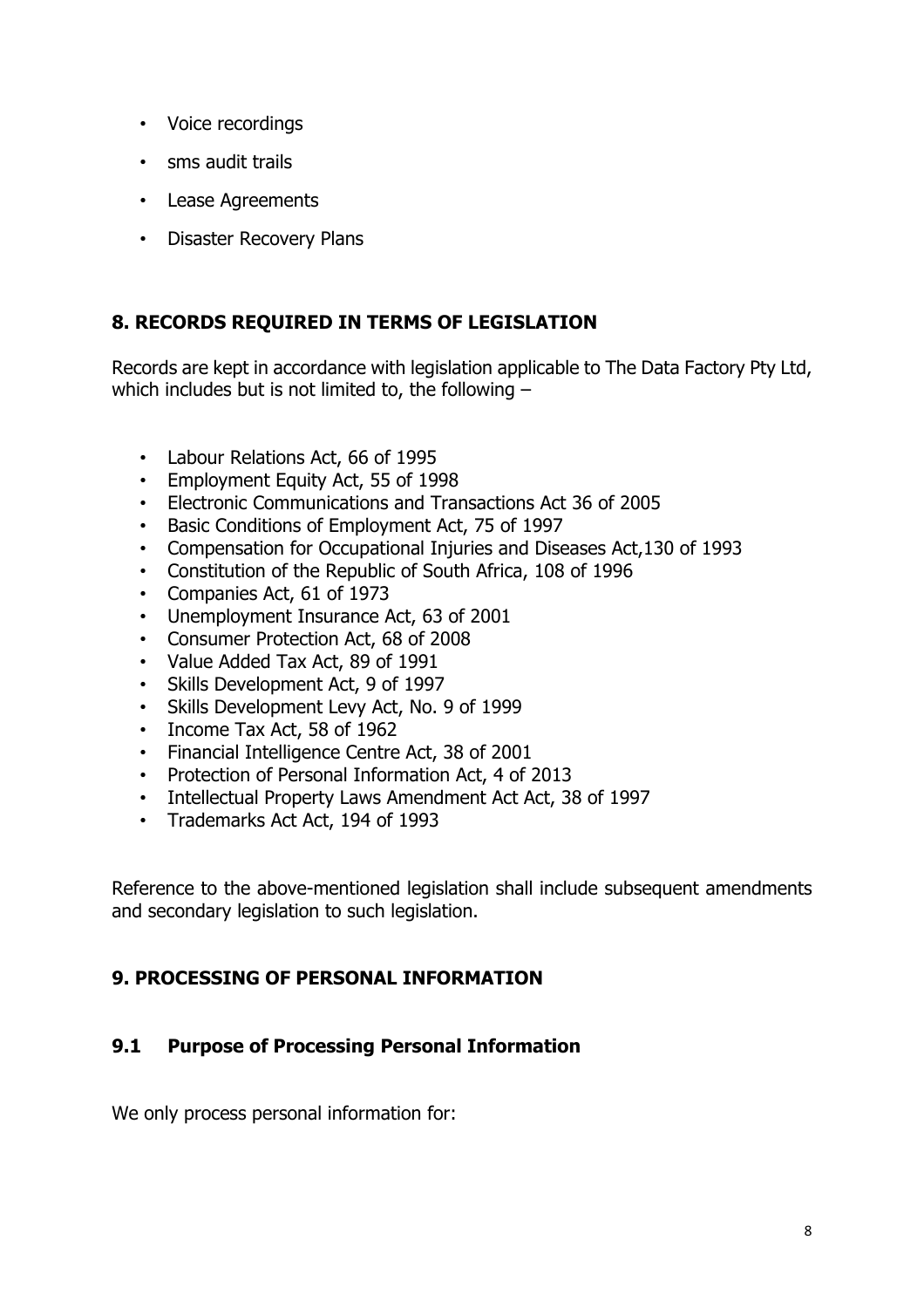- finding beneficiaries of unclaimed benefits on behalf of the Retirement Fund **Industry**
- tracing beneficiaries via 3rd parties, e.g. familial relationships, ex-colleagues etc. where data of main member unsuccesful or invalid
- beneficiaries to deceased estates (which could include minor children), e.g. section 37C of the pensions fund act 24 of 1956
- Internal Staff, for the sake of record keeping, human resources and safegaurding all other stakeholders

# **9.2 Description of the categories of Data Subjects and of the information or categories of information relating thereto**

 $\overline{\phantom{a}}$ 

| <b>Categories of Data</b><br><b>Subjects</b> | Personal Information that may be processed        |  |
|----------------------------------------------|---------------------------------------------------|--|
| <b>Former Members</b>                        | name, address, telephone numbers, email address,  |  |
|                                              | identity numbers, tax numbers and bank details    |  |
| <b>Service Providers</b>                     | names, registration number, vat numbers, address, |  |
|                                              | trade secrets and bank details                    |  |
| <b>Employees</b>                             | address, contact numbers, qualifications, gender, |  |
|                                              | race, banking details, tax numbers, Next of Kin   |  |
| Customers / Clients                          | name, address, contact numbers, registration      |  |
|                                              | numbers and bank details                          |  |
| Landlord                                     | name, address, contact numbers,<br>registration   |  |
|                                              | numbers and bank details                          |  |

# **9.3 The recipients or categories of recipients to whom the personal information may be supplied**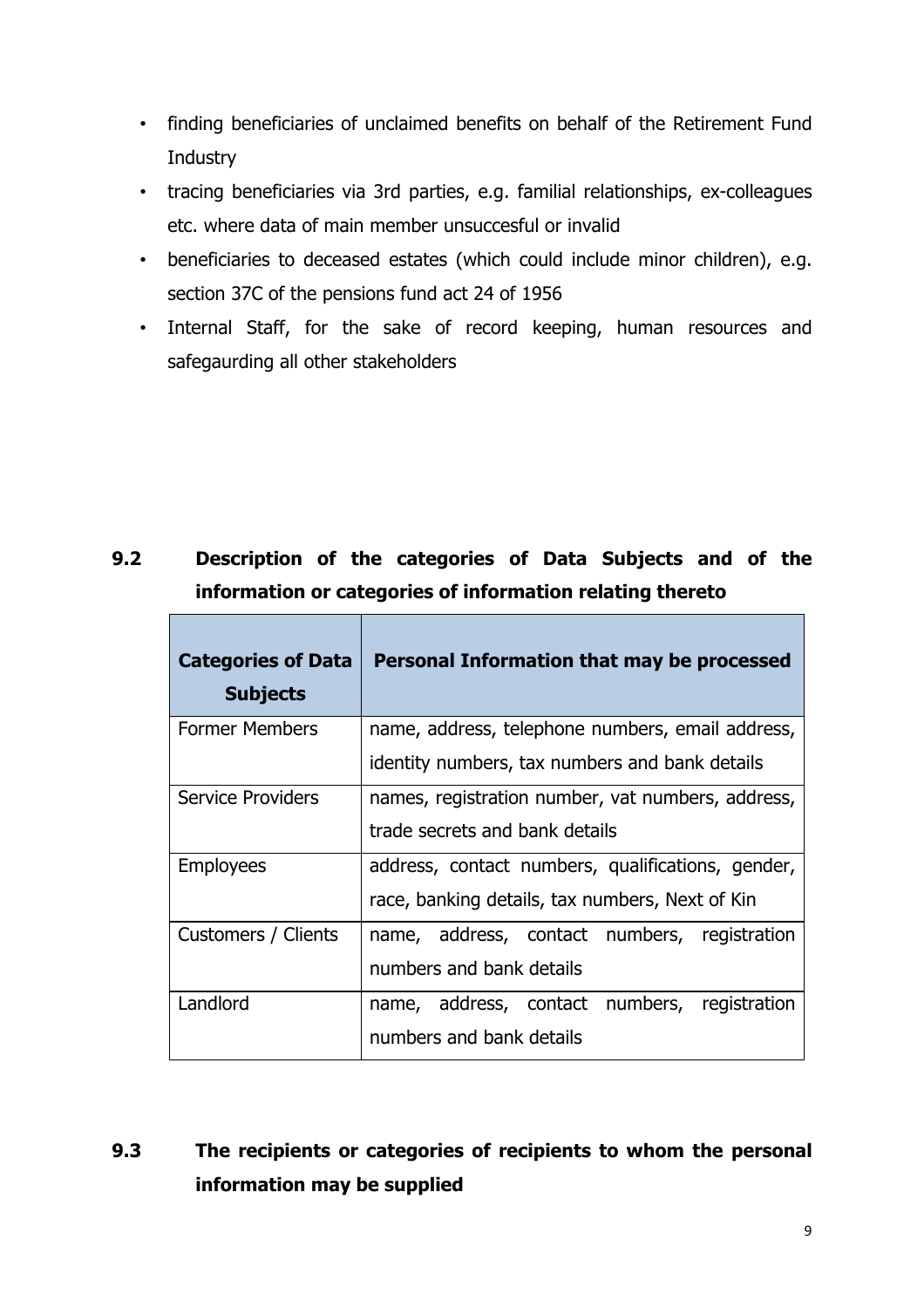| <b>Category of personal</b><br>information                                                                       | <b>Recipients or Categories of Recipients</b><br>to whom the personal information may<br>be supplied |
|------------------------------------------------------------------------------------------------------------------|------------------------------------------------------------------------------------------------------|
| Identity number, bank details   South African Banking Sector<br>and names                                        |                                                                                                      |
| verifications                                                                                                    | Qualifications, for qualification   South African Qualifications Authority                           |
| Names, Identity Numbers,<br>addresses and contact details                                                        | <b>Credit Bureaus</b>                                                                                |
| Names, addresses, contact<br>numbers, Identity Numbers, Tax<br>numbers, bank details                             | <b>Retirement Fund Administrators</b>                                                                |
| Names, addresses, contact<br>numbers, Identity Numbers, Tax<br>numbers, bank details, family<br>tree, dependents | <b>Trustees of Pension Funds</b>                                                                     |

### **9.4 Planned transborder flows of personal information**

We do not transfer information to any foreign countries:

- All our data is stored within the borders of South Africa on local servers
- **9.5 General description of Information Security Measures to be implemented by the responsible party to ensure the confidentiality, integrity and availability of the information**

Physical: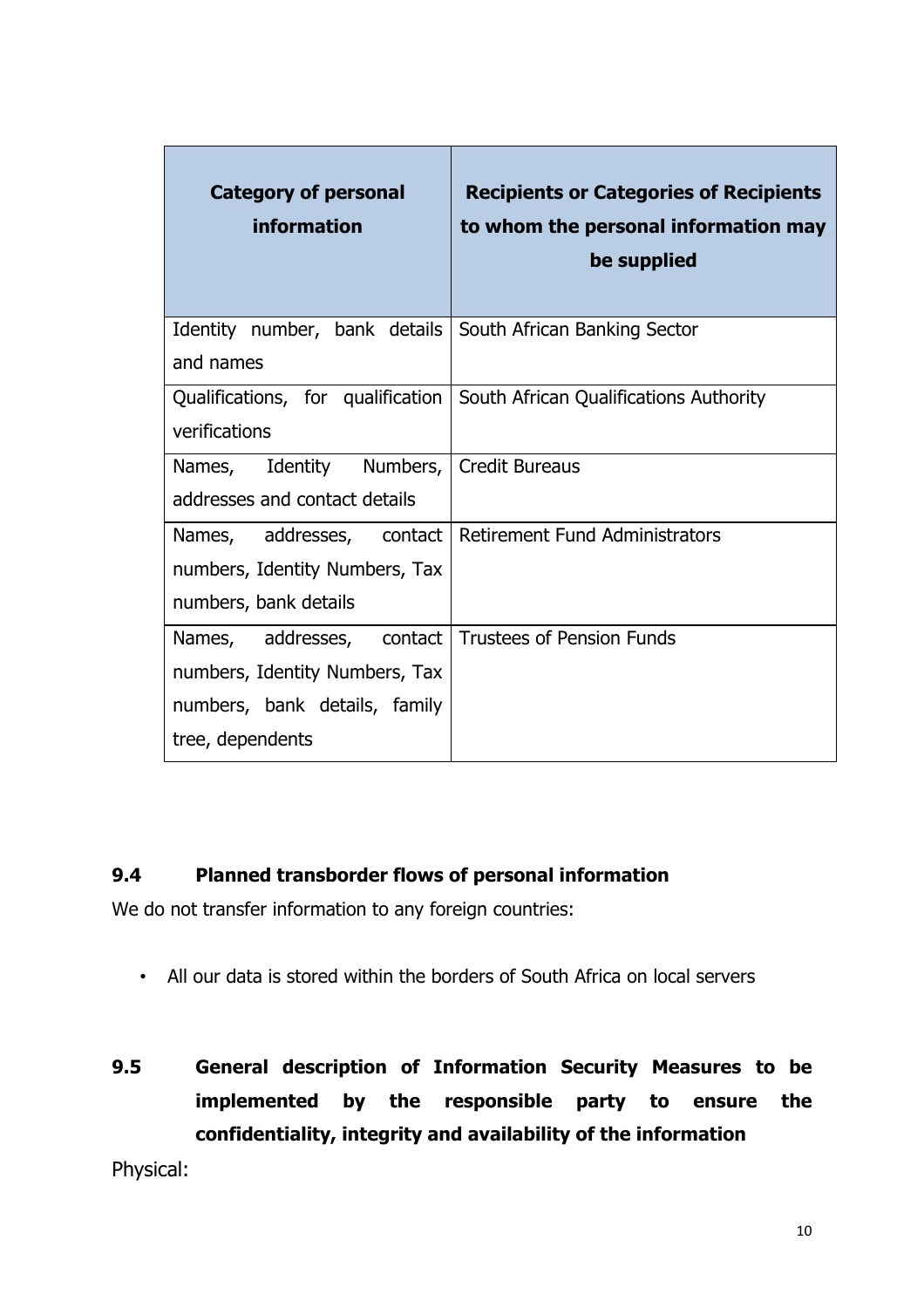- Access Control and monitoring.
- Registers (employees as well as visitors)
- Restricted access to departments based on levels of authority

#### IT:

- Endpoint Encryption
- Password Protection
- Antimalware/antivirus- updated per vendor recommendations
- Firewalls implemented at all breakout points to external networks
- Administrator and privileged level access
- Critical applications and sensitive data access
- Account lockout as a result of failed authentication attempts
- Store security logs
- Implemented controls to restrict unauthorised access to sensitive data via our wireless network
- Controls implemented to protect accounts including installation and administration accounts from brute force password attacks
- Make use of Sender policy framework (SPF)
- Domain Keys Identified Mail (DKIM)
- DMARC (Domain-based Message Authentication, Reporting and Conformance)
- Training- user awareness
- Regular back-ups
- Store system activity logs

Data Destruction

• implemented data retention and secure destruction policies for physical and electronic data and assets

### <span id="page-12-0"></span>**10. REQUEST PROCEDURE FOR OBTAINING INFORMATION**

### **Access to records held by the PRIVATE BODY**

Records held by the **Private Body** may be accessed by request only once the prerequisites for access have been met.

The requester must fulfil the prerequisites for access in terms of **The Act,** including the payment of a requested access fee.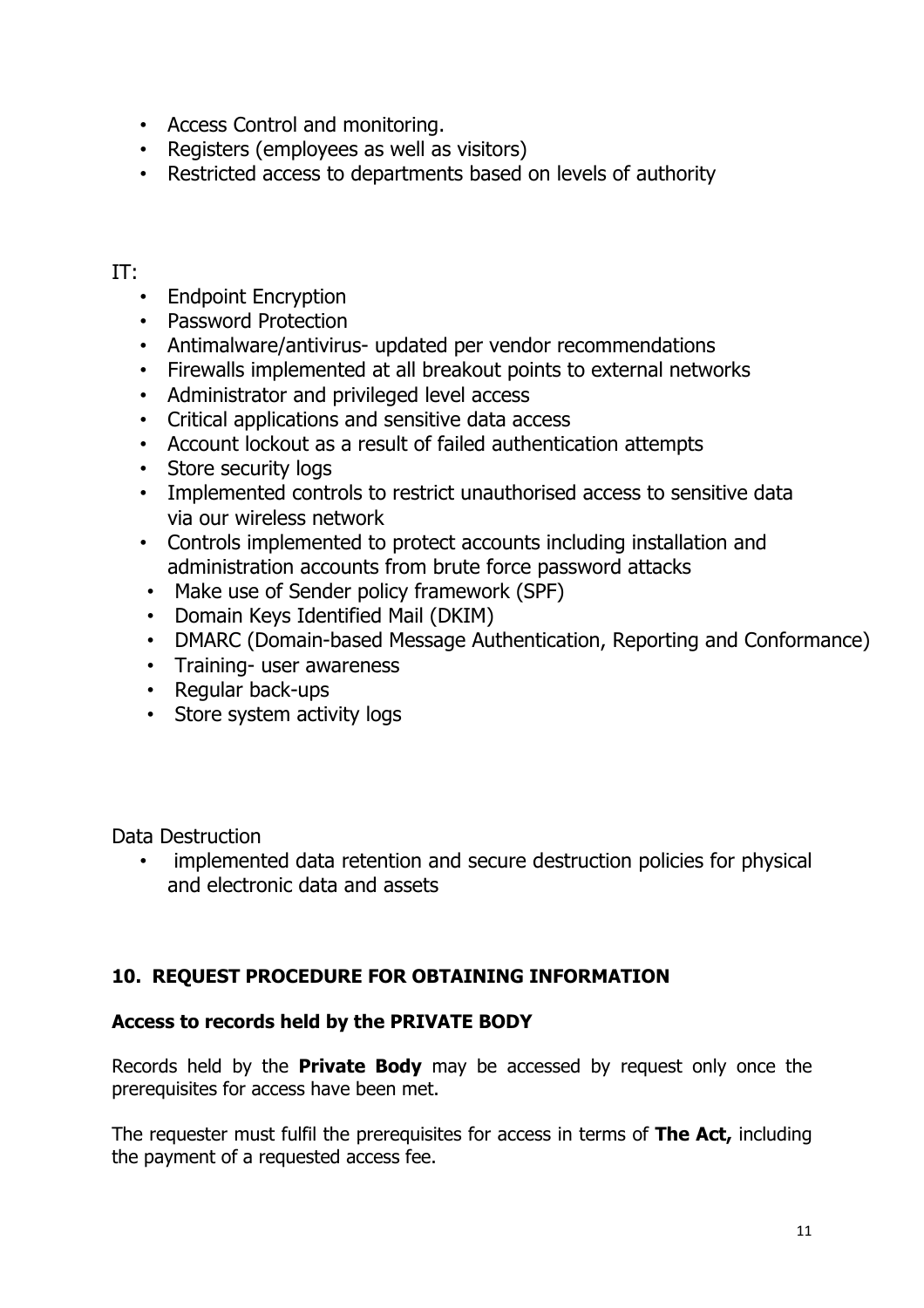The requester must comply with all the procedural requirements contained in **The Act** relating to the request for access to a record.

The requester must complete the prescribed Form and submit same as well as payment of a request fee and a deposit, if applicable, to the Information Officer at the postal or physical address, fax number or electronic mail address as stated herein.

The prescribed form must be filled in with enough particulars to at least enable the Information Officer to identify –

- The record or records requested;
- The identity of the requester,
- Which form of access is required, if the request is granted;
- The postal address or fax number or email address of the requester.

The requester must state that he/she requires the information in order to exercise or protect a right, and clearly state what the nature of the right to be exercised or protected is. In addition, the requester must clearly specify why the record is necessary to exercise or protect such a right.

The **Private Body** will process the request within 30 days, unless the requester has stated a special reason that would satisfy the Information Officer that circumstances dictate that the above time periods are not complied with.

The requester shall be informed whether access has been granted or denied. If, in addition, the requester requires the reason for the decision in any other manner, he / she must state the manner and the particulars so required.

If a request is made on behalf of another person, then the requester must submit proof of the capacity in which the requesters making the request, to the reasonable satisfaction of the Information Officer.

If an individual is unable to complete the prescribed form because of illiteracy or disability, such a person may make the request orally.

The requester must pay the prescribed fee before any further processing can take place.

#### <span id="page-13-0"></span>**11. FEES**

When the Information Officer receives the request, such Officer shall by notice require the requester to pay the prescribed request fee (if any), before any further processing of the request.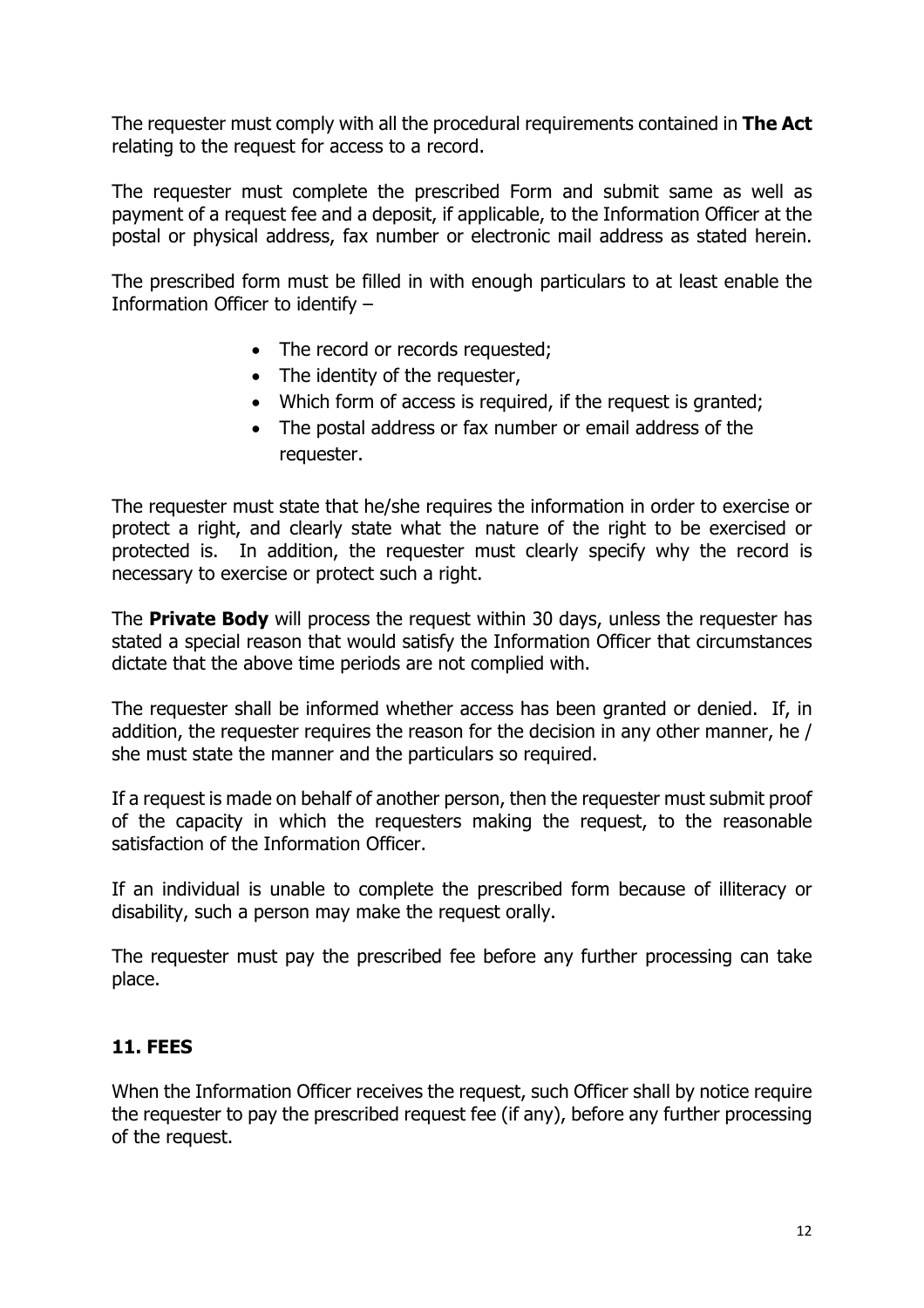If the search for the record has been made in the preparation of the record for disclosure, including arrangements to make it available in the requested form, and it requires more than the hours prescribed in the regulation for this purpose, the Information Officer shall notify the requester to pay as a deposit the prescribed portion of the access fee which would be payable if the request is granted.

The Information Officer shall withhold a record until the requester has paid the Fees as indicated.

A requester, whose request for access to a record has been granted, must pay an access fee for reproduction and for search and preparation, and for any time reasonably required in excess of the prescribed hours to search for and prepare the record for disclosure, including making arrangements to make it available in the requested form.

If a deposit has been paid in respect of a request for access, which is refused, then the Information Officer concerned must repay the deposit to the requester.

# <span id="page-14-0"></span>**12. GROUNDS FOR REFUSAL OF ACCESS TO INFORMATION**

The main grounds for the **Private Body** to refuse a request for information relates to the:

Mandatory protection of the privacy of a third party that is a natural person that would involve the unreasonable disclosure of personal information of that natural person;

Mandatory protection of the commercial information of a third party, if the record contains:

- Trade secrets of that third party;
- Financial, commercial, scientific or technical information, disclosure of which could likely cause harm to the financial or commercial interests of that third party;

- Information disclosed in confidence by a third party to the Private Body, if the disclosure could put that third party at a disadvantage in negotiations or commercial competition

Mandatory protection of confidential information of third parties if it is protected in terms of any agreement;

Mandatory protection of confidential information of the protection of property; Mandatory protection of records that would be regarded as privileged in legal proceedings;

The commercial activities of the **Private Body,** which may include: